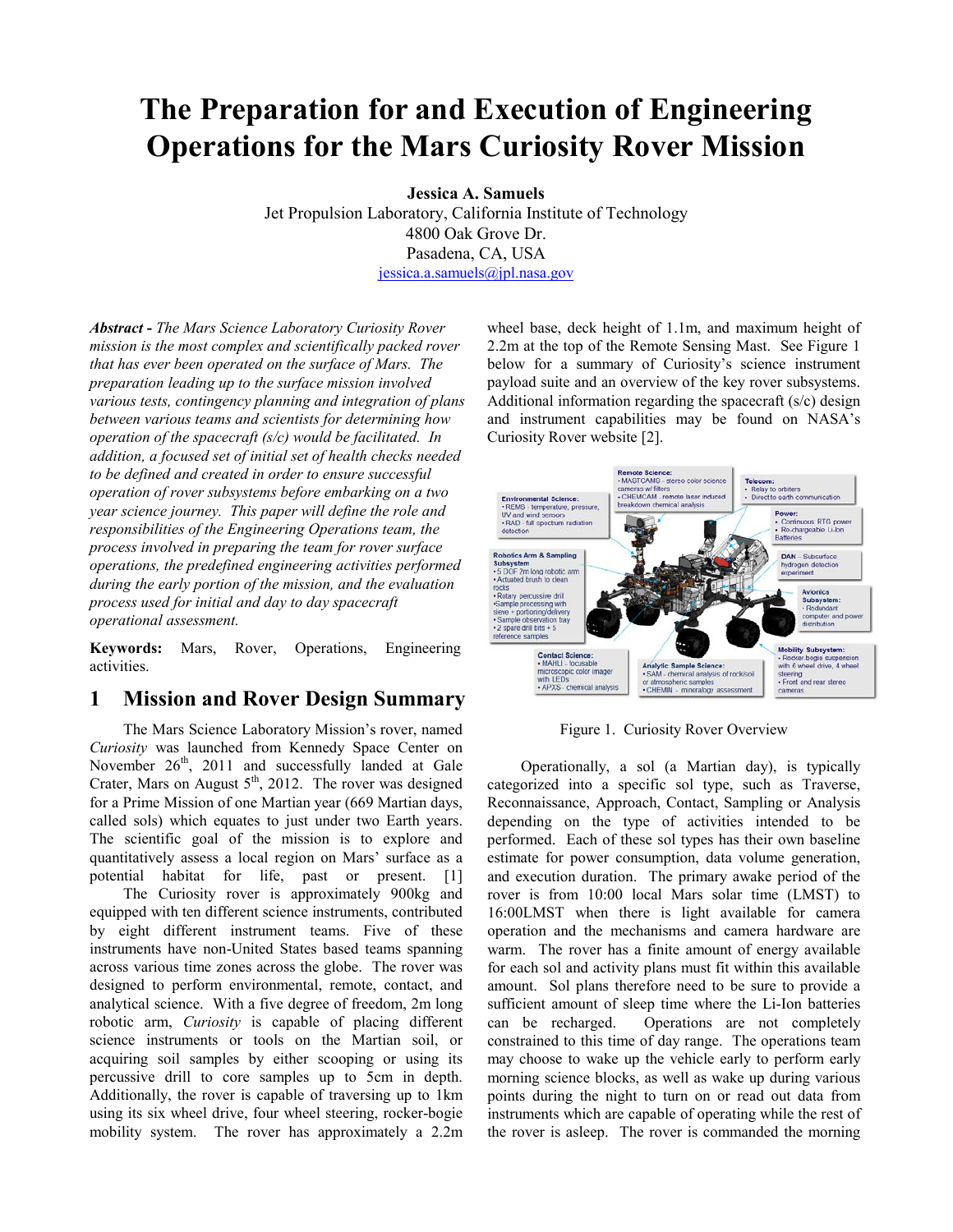of each sol typically via a direct from Earth (DFE) x-band radio communication session where the entire set of instructions are issued (radiated) in the form of command sequence files. The primary method of transferring spacecraft data, or telemetry to the ground operations team is via a relay link first to the Mars Reconnaissance Orbiter (MRO) or the Mars Odyssey (ODY) spacecraft, where then they transmit the data back to Earth. These relay opportunities occur during the afternoon and early morning of each sol, aligned with the relay spacecraft's orbit. The operations team uses the relay data from the afternoon in order to plan the next sol's activities. This data set is considered the "decisional" data and contains the critical telemetry required to assess the vehicle's safety, execution and performance of the commanded sequences, and provides the information required by the team for the perform the planning of the subsequent sol's activities. This process is the foundation of the tactical operations uplink and downlink cycle.

#### **2 Operations Concept Overview**

The baseline tactical operations plan was that the operations team would operate on Mars-time, seven days a week through first 90 sols. This means, the downlink assessment of the decisional data would occur immediately when that data became available. This data could arrive at any time of day on Earth depending on the Earth-Mars sol time alignment. Note that a Martian sol is 1.027 times longer than an Earth day. Because of the additional minutes in a sol, the time on Earth will advance each day by  $\sim$ 39min in order stay synchronized with the time on Mars. This concept is called Mars-time. All members of the project operations team, including the scientists, were colocated and operating on Mars-time at the Jet Propulsion Laboratory in Pasadena during this period. After the first 90 sols, the team migrated to "Earth-time" operations where the work day became bounded from as early as 6:00PST to 23:00PST. This was performed seven days a week up to 180 sols, and then transition to five days a week, Earth-time operations through the end of the mission.

The execution duration of the overall tactical timeline at the time of spacecraft landing was 16 hours and has since reduced down to 10 hours. The tactical operations process is the operations team responding to the sol n-1 downlink to generate and implement a command load for uplink on the morning of sol n. See Figure 2 below for the key steps in the tactical operations flow. The ground activity planning and commanding portion of the sol comprises the majority of the tactical operations timeline. During this period, plans are negotiated amongst the science teams, refined, assembled and validated.



Figure 2. Tactical Operations Flow

Additionally, there is a supra-tactical process that must stay in lock-step with the tactical process. This process preforms the pre-planning for subsequent sols based on the current tactical operations activity flow. The process is similar to that for tactical process and requires products to be delivered every sol for tactical ingestion (e.g., look-ahead plan is input to sol n+1 skeleton update).

There are also many activities however, that need more time than the tactical timeline allows in order to develop and validate. These activities are developed on the strategic timeline process. Examples of these activities would be the generation of the sample handoff sequences and scripts, certain engineering activities like a flight software version updates, or new capabilities to be exercised on the rover for the first time.

The Mars Science Laboratory's surface tactical, supra-tactical and strategic mission operational processes are accomplished by multiple teams. They are as follows:

- Real Time Operations (RTO) Team: Provides support for spacecraft commanding and telemetry processing.
- Engineering Operations (EO) Team: Responsible for the analysis of the spacecraft activity performance, health of the vehicle and targeted engineering or spacecraft maintenance activities.
- Science Office (SO): Defines and guides the mission activities and daily sol plans based on scientific goals of the mission.
- Integration Planning and Execution (IPE) Team: Generates the spacecraft uplink products and is responsible the construction of an implementable tactical activity plan and corresponding products to be executed on the spacecraft.

#### **2.1 Engineering Operations Team Roles and Responsibilities**

During the operations preparation period prior to landing, the Engineering Operations team was responsible for generating the tools, procedures and processes for verifying the spacecraft operation, and providing the state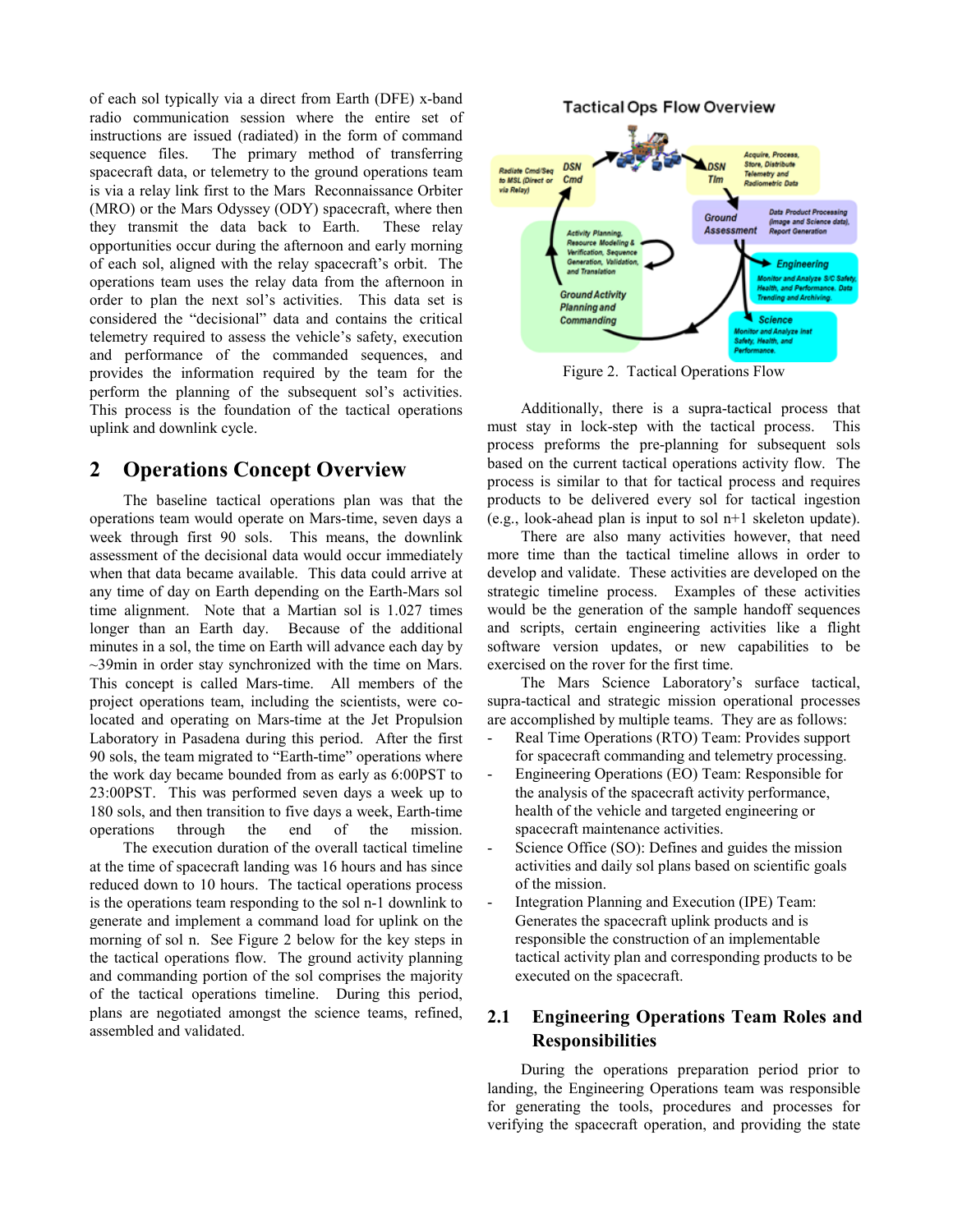input and constraint limitations to be used as part of the tactical planning process. Specifically, the EO team was responsible for generating, delivering, and validating the power and thermal models used for daily planning of rover operations. Additionally, the EO team also generated and validated the tools used to assess and predict other spacecraft and operational performance values such as telecom data rates/volumes, high gain antenna (HGA) pointing error, spacecraft attitude estimation, power consumption and availability, spacecraft hardware and environmental temperature ranges, and on board data file management.

In addition to creating the procedures and tools (automated analysis scripts) for spacecraft data downlink assessment, the team also examined and developed rover contingency operations processes, and diagnostic and recovery procedures. Some of the pre-defined contingency or spacecraft recovery activities that the team prepared for prior to landing were:

- Loss of X-band or UHF Communication
- Device hardware swap from primary to backup unit
- Flight Software anomalous behavior
- Thermal behavior or device failure
- Recovery of the spacecraft from Safe Mode

Since the Engineering Operations team is also responsible for execution of the core engineering functions of the rover and any required maintenance activities, prior to landing the team developed the model for the development and delivery of certain engineering sequences and the process for how to integrate these activities in the nominal tactical sol planning process. The data management process for example needed to be able to provide the expected data volume available for use by the science team for a given sol. This volume is a function of relay over flight geometry and link bandwidth, the number of products already on board the spacecraft which are candidates for transmission, and the downlink prioritization scheme for products which are intended to be created. This information needed to be generated and integrated into the tactical planning tool MSLICE in order for the team to guarantee receipt of the sol's critical data. Similar MSLICE interfaces were developed for evaluation and communication of required mechanism actuator or camera warmup heating and its associated energy impacts.

As part of tactical operations post landing, the EO team is responsible for performing the rover spacecraft health and activity performance assessment on a tactical sol by sol basis. The EO downlink assessment team, via the Tactical Downlink Lead Engineer provides input to the uplink planning process regarding state of vehicle and its ability to perform the next sols activity plan. Each sol, the EO team also provides uplink products (in the form of flight sequences and files) to support spacecraft maintenance or diagnostic activities, device warmup heating, data product and/or communication window

management, and any other engineering related vehicle functions.

The Engineering Operations team is comprised of various roles. They all have a dedicated seat in the Mission Support Area at JPL. See Figure 3 for a layout of the Surface Mission Support Area (SMSA) and the configuration of the support roles.



Figure 3. Surface Mission Support Area, JPL

Each of the roles has their individual contribution to the assessment and intended manner of operating the spacecraft, but it is the collective assessment across all the areas that provided the evaluation of the overall health and state of the rover. The responsibilities of the individual EO ops team roles are as follows:

Flight Director (FD): Staffed only during the early portion of the mission during the Characterization Activity Phase. This person leads and organizes downlink assessment by the engineering team (team polls, reviews and certifies the command load transmitted to the spacecraft, directs the team in anomaly response activities, and assures timely resolution of issues.

Tactical Downlink Lead (TDL): Also leads the engineering operations team in the assessment of vehicle health and safety status at each critical downlink, assures timely resolution of all anomalies, identifies constraints on subsequent rover planned activities based on the received spacecraft data, provides engineering sequences that maintain calibration and operational readiness of vehicle components and participate in the reviews conducted during the sequence plan development process.

Tactical Systems Engineer (TSE): Supports tactical downlink assessment; provides assessment on activity and sequence completion status, evaluates any warnings or faults, checks the state of various counters/timers and reviews subsystem trend data. The Tactical Systems engineer also keeps the record of running s/c issues and constraints, and supports the TDL/FD with anomaly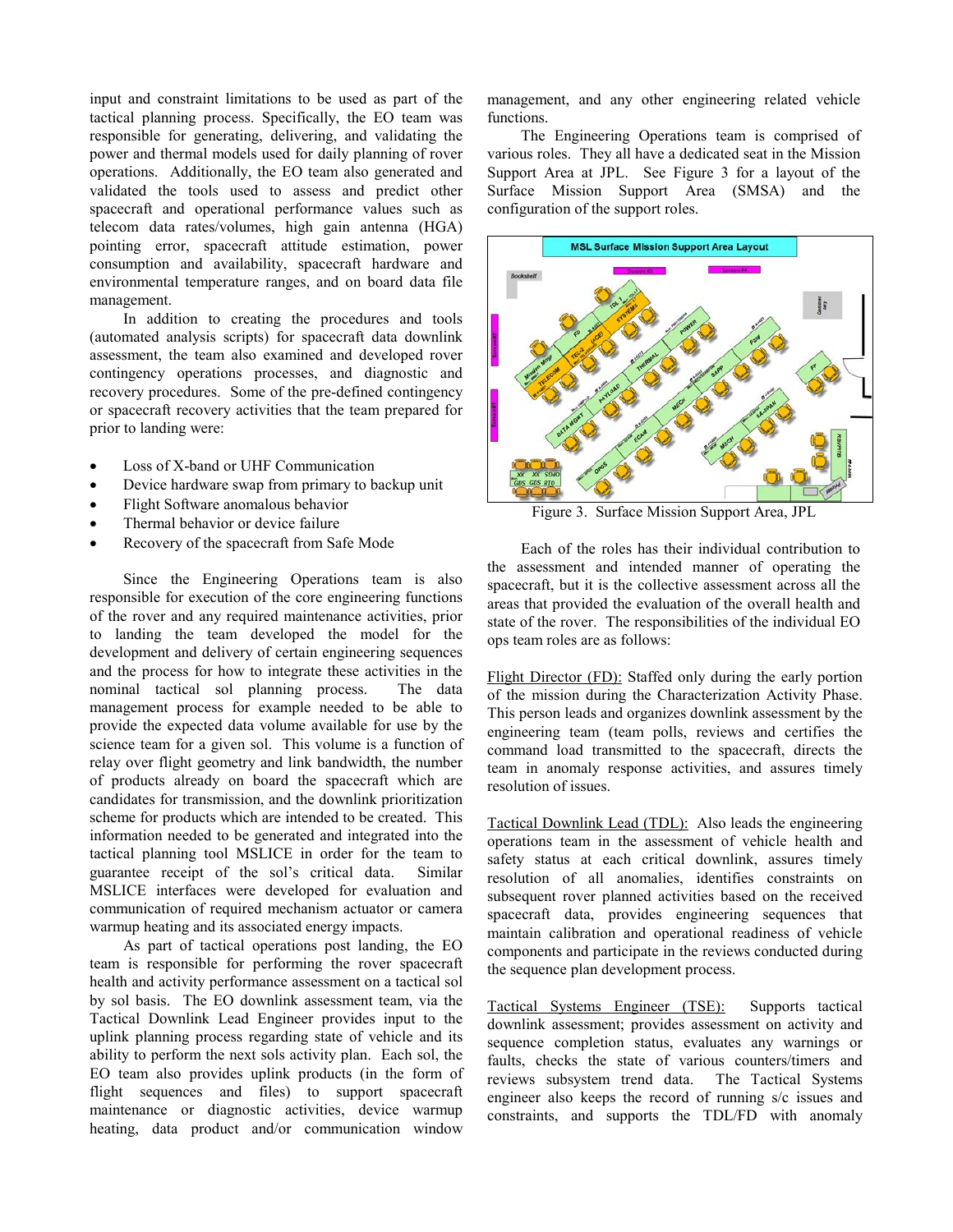investigation/debug activities as required. The TSE also maintains the record of long term strategic engineering maintenance activities and works with Strategic Systems and the TDL/EUL to develop and incorporate these activities into the tactical process.

Strategic Systems Engineer (SSE): Supports the development and testing of first time activities and any ops product verification and validation outside of the tactical timeline. The SSE provides input and support to the tactical systems team for incorporation of strategically built activities into the tactical plan as well as is available to work anomaly investigations.

Engineering Uplink Lead (EUL): Supports the sequence preparation and validation portion of the tactical timeline. The EUL is responsible for engineering sequences for device warmup, communication window changes, engineering maintenance activities, calibrations, and other EO subsystem provided requests. The EUL supports the final review and certification of the command load transmitted to the spacecraft. The EUL also generates the radiation instruction log which is used to issue the final products to the spacecraft over the Deep Space Network (DSN).

Power Engineer: The power engineer assesses the performance of the battery and radio-isotope thermoelectric generator (RTG) power hardware on each downlink and compares the performance against the predicted performance. Additionally, the power engineer monitors the device power state of all components and may recommend adjustments in any component modeled settings, or request any additional acquisition of data or changes in operational behavior to ensure positive power system performance. Once the downlink assessment has been completed, the power team delivers an initial condition state files which is then used as a starting point for subsequent sol plan development.

Thermal Engineer: Assesses the thermal performance of the thermal device hardware (PRTs, heaters) as well as the actively controlled, pump driven, heat rejection system. Additionally, the thermal engineer checks component temperatures on each downlink, compares performance against predicts, and recommends adjustments in any heater setpoints or warm up durations in order to maintain components within their allowable flight temperature operating range. The thermal team is responsible for generating seasonal temperature predicts and energy estimation for device survival heating.

Data Management (DMX) Engineer: Performs the analysis of what products were transmitted for a given downlink pass, the downlink processing and data file management performance, and the assessment of what may need to be retransmitted due to gaps in the transmission. The DMX engineer is responsible for maintenance of all data products in memory and generates any delete, retransmission or reprioritization commands based on ops team input.

Fault Protection Engineer: Evaluates any fault occurrences on the spacecraft and provides recommendation on analyses or recovery responses to resolve the problem.

.

Telecom Engineer: Assesses the performance of the telecommunication hardware on the spacecraft and recommends any adjustments in configuration to resolve, maintain or achieve downlink or uplink capabilities. The telecom team prepares data volume and radio performance predictions as well as reviews all communication window configuration products prior to upload to the spacecraft.

Surface Attitude Pointing and Positioning (SAPP): Reports the state of the spacecraft attitude and state of health of all attitude sensors. Provides predicts of both pointing constraints and possible equipment obstruction in the pointing of the HGA, based on vehicle attitude.

Mechanisms Engineer: Evaluates the performance of all the spacecraft actuators and reports on the state and operational performance of the High Gain Antenna (HGA) and Remote Sensing Mast (RSM) mechanisms. This role also provides the rover kinematic state initial conditions file for the uplink planning process that the vehicle physical configuration is adequately captured at the beginning of the planning process.

Sample Acquisition and Sample Processing and Handling (SA/SPaH): Assesses the performance of the robotic arm, drill, scoop, dust removal tool, CHIMRA sample processing hardware and inlet covers. Reports on the overall performance of contact, sampling and instrument sample drop off related activities and provides input and guidance for sample acquisition and processing plans to the uplink planning and commanding process.

Mobility Engineer: Evaluates the performance of driving operations and the state of the mobility hardware. This includes the assessment of actual versus planned drive elements, estimation of final position, terrain assessment evaluation that assists in explaining actual performance of the drive system, and rover slip assessment during command drive motions, or while static. The mobility team also assists the rover planners in the preparation of subsequent drives.

# **3 Preparation for Operations**

#### **3.1 Requirement Verification and Validation**

Similar to the Verification and Validation process of the spacecraft [3] the mission operations system used a similar process for the verification and validation of its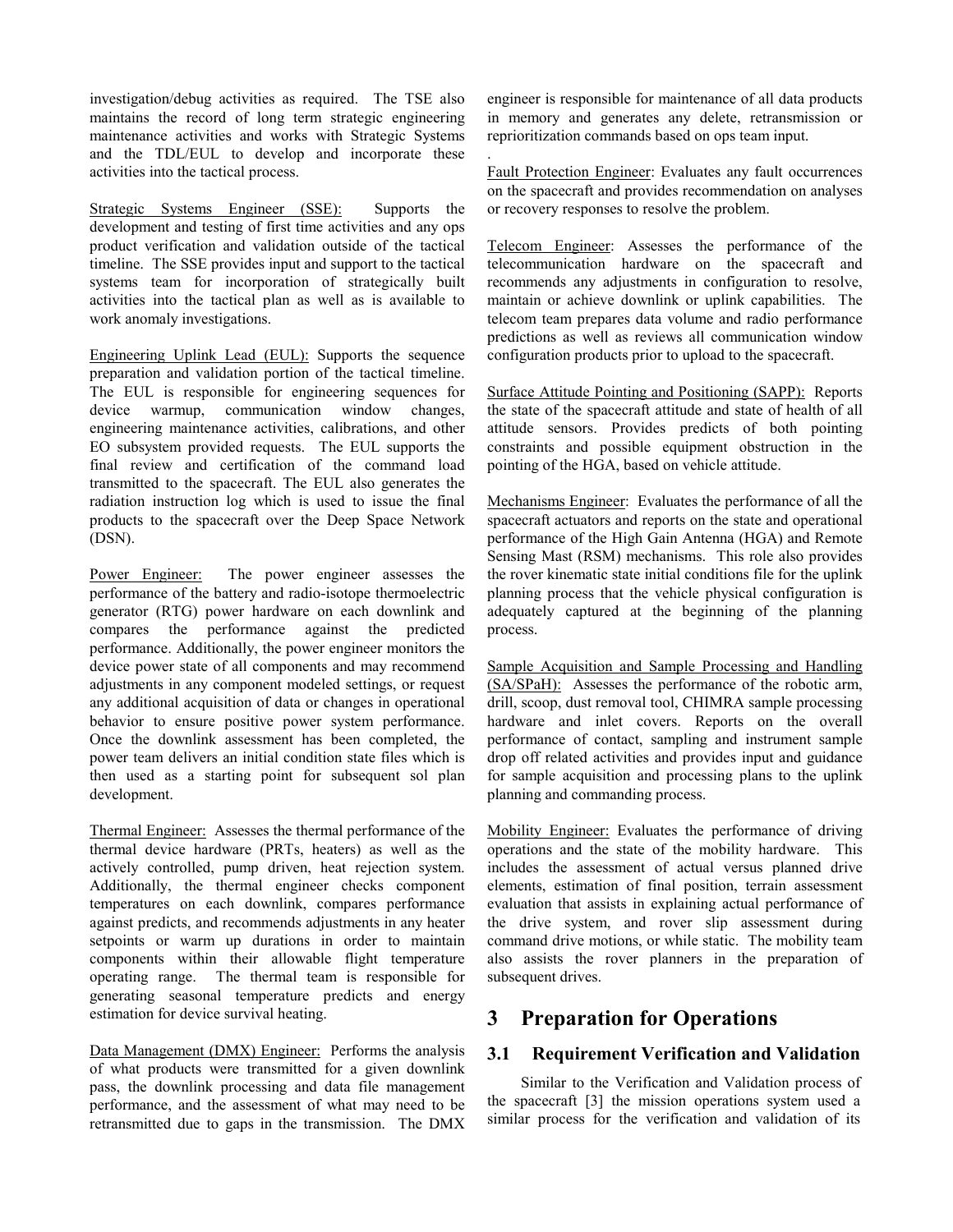requirements. Specifically, Operation Readiness Tests (ORTs) and Thread Tests (TT) were used to examine, exercise, and certify the capabilities and preparedness of the Operations team personnel and the associated tools needed to perform the tactical process. These tests involved all MSL Surface teams (and the Entry Descent and Landing team as appropriate) as well as interfacing ops teams such as the Data Support Operations Team and Deep Space Network (DSOT/DSN) and UHF relay partners MRO & ODY.

The following Thread and Operational Readiness Tests were performed as part of the operations V&V program. Each test had primary and secondary objective for each of the different operations teams and was performed in the operations environment primarily using the System Testbed test environment as the representation of the spacecraft. ORTs typically were performed with the full operations team on a representative Mars time tactical timeline, where TTs may have only focused on a subset of functions, tools, or team members.

• Characterization Activity Phase (CAP1a) Thread Test, 8/22-8/26 (2011): Initial exercise of Sols 0 to 4 and the Characterization Activity Phase (CAP) ops concept.

• Surface Nominal Thread Test (SNTT),  $10/23 - 10/28$ (2011): First demonstration of nominal ops process for a recon, approach, contact, and sample analysis sol.

• Characterization Activity Phase (CAP2) Thread Test, 12/11-12/15 (2011): Initial exercise of the surface sampling and science hardware checkout activities.

• Sample Analysis Thread Test (SATT),  $1/24 - 1/27$ (2012): Successfully exercised key aspects of the end-toend drilling, sample processing and analysis in order to check out the ops concept and early version of tools.

• ORT7B,  $2/27 - 3/8$  (2012): Exercised CAP operations on the flight like tactical timeline. Exercised all key CAP activities such as deployments, checkouts of all instruments and mechanisms, executed the FSW transition from the Cruise/EDL load to the surface FSW load, and performed opportunistic science. This test also exercised UHF relay ops with MRO & ODY test platforms.

• ORT8,  $4/17 - 4/22$  (2012): Exercised five sols of tactical uplink/downlink process cycles for nominal science ops.; recon, approach, contact and sampling & analysis. This test also exercised initial version of the supra-tactical operations process along with the strategic UHF forward link process.

• ORT 11,  $5/17 - 5/22$  (2012): Exercised off nominal Sol 0 to Sol 4 (CAP 1a plus FSW transition). Demonstrated the ops team's ability to detect and diagnose spacecraft anomalies, recover the spacecraft to a safe state, and initiate actions to return back to nominal ops. This test also demonstrated the operational transition between the cruise/EDL and surface phases of the mission and the handoff between teams, tools and processes. The DSN and orbiter team interactions were also tested in a flight-like way.

• CAP V&V Thread Test, 6/11-6/15 (2012): Successfully tested near-final flight products for CAP 1a, the flight-like downlink assessments of go/no-go criteria for rover hardware deployments and state changes.

• FSW Transition TT  $(6/14-15/12, 7/15-17/12)$ : Successfully exercised the final flight products for the FSW transition to R10.5, flight-like downlink assessments of go/no-go criteria evaluation for transition decisions using the final activity on-console procedures.

• End to End Surface Sampling TT  $6/21-22$  (2012): Successfully exercised end-to-end sample acquisition, delivery and analysis and the associated gate decision process steps, product generation and downlink analysis.

• UHF Relay TT,  $6/18$  &  $6/25$  (2012): Performed tactical communication changes into the Mars Relay Operations Service (MAROS) tool, demonstrating coordination across relay teams and propagation to ops pass information tools. Successfully exercised the flight-like planning process with the MRO, ODY and Lockheed Martin teams.

• Tactical Activity Planning and Sequencing Thread (TAPST) 6/19-6/20, (2012): Successfully exercised the nominal tactical uplink process and tools in flight-like way for final pre-landing validation.

• Data Management TT (7/3/12): Final validation of data management process including science team interactions, with the landing version of the Data Management Toolkit Tool (DMTK).

• ORT14  $(7/10/12 - 7/14/12)$ : Final exercise of the EDL to Surface transition, initial CAP activities and go/no-go criteria evaluation.

#### **3.2 Operational Flow Development**

The choreography of the tactical operations process was a collaborative effort across all of the operations teams (IPE, EO, SO & RTO). While the initial model for MSL operations was based on the Mars Exploration Rover Mission model, the details behind the interfaces, tools and unique characteristics and challenges of a Mars sampling mission with a significantly more complex rover design and instrument suite, provided for creative and alternative solutions. The method that the teams chose to capture these operational agreements and interfaces was via Operational Interface Agreement (OIA) documents. The Engineering Operations team alone developed 32 of these OIAs capturing the expectation of certain input/output files, the timing of product deliveries, and the overall definition of information that is relayed as part of the tactical operations process. For specific products which were passed back and forth across teams, 19 corresponding Software Interface Specifications were written to record the file formats in order to prevent downstream tool or script processing issues.